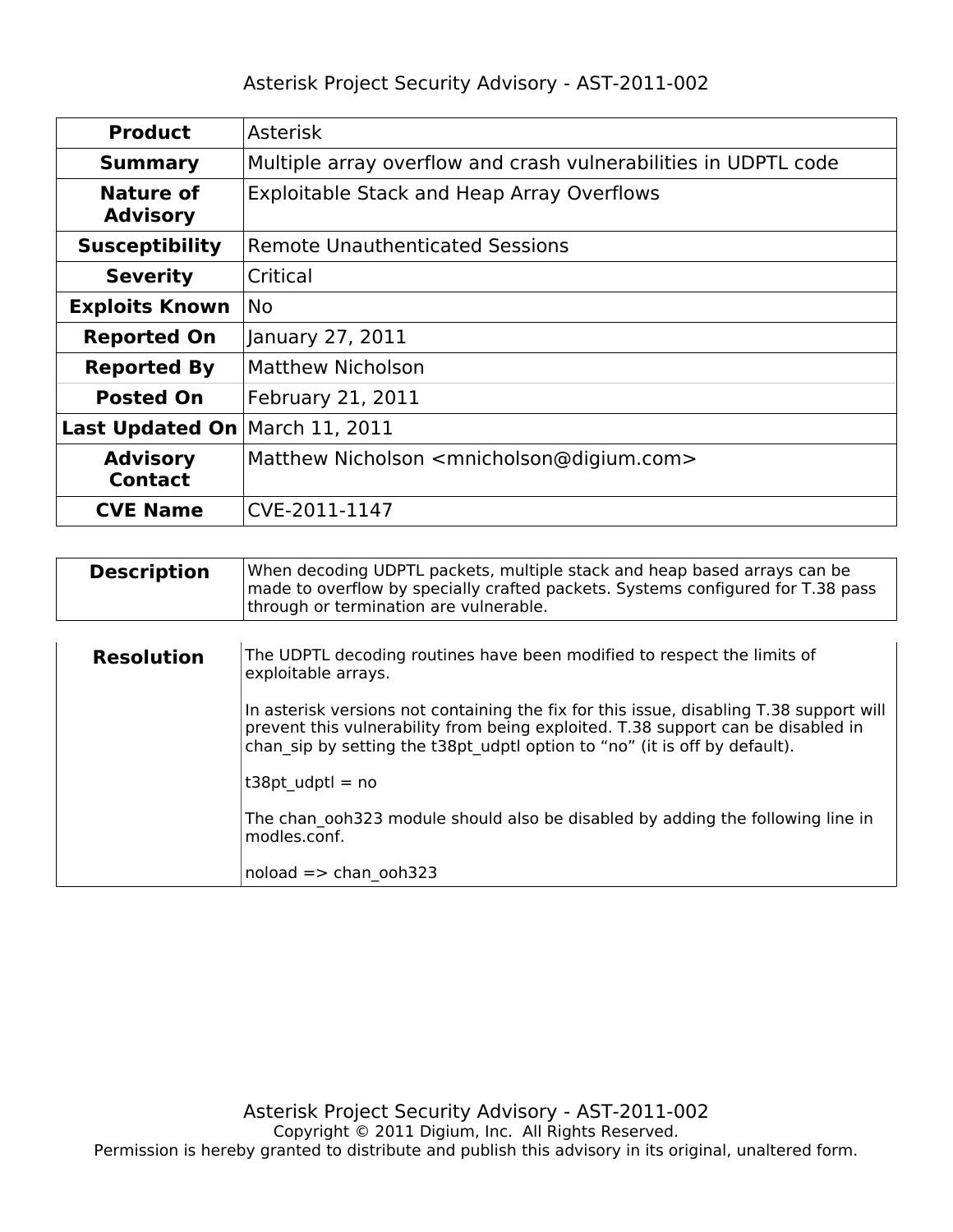| <b>Affected Versions</b>         |                                 |              |  |  |
|----------------------------------|---------------------------------|--------------|--|--|
| <b>Product</b>                   | <b>Release</b><br><b>Series</b> |              |  |  |
| Asterisk Open Source             | 1.4.x                           | All versions |  |  |
| Asterisk Open Source             | 1.6.x                           | All versions |  |  |
| <b>Asterisk Business Edition</b> | C.x.x                           | All versions |  |  |
| AsteriskNOW                      | 1.5                             | All versions |  |  |
| s800i (Asterisk Appliance)       | 1.2.x                           | All versions |  |  |

| <b>Corrected In</b>              |                                         |  |
|----------------------------------|-----------------------------------------|--|
| <b>Product</b>                   | <b>Release</b>                          |  |
| Asterisk Open Source             | 1.4.39.2, 1.6.1.22, 1.6.2.16.2, 1.8.2.4 |  |
| <b>Asterisk Business Edition</b> | C.3.6.3                                 |  |

| <b>Patches</b>                                                     |               |  |
|--------------------------------------------------------------------|---------------|--|
| <b>URL</b>                                                         | <b>Branch</b> |  |
| http://downloads.asterisk.org/pub/security/AST-2011-002-1.4.diff   | 1.4           |  |
| http://downloads.asterisk.org/pub/security/AST-2011-002-1.6.1.diff | 1.6.1         |  |
| http://downloads.asterisk.org/pub/security/AST-2011-002-1.6.2.diff | 1.6.2         |  |
| http://downloads.asterisk.org/pub/security/AST-2011-002-1.8.diff   | 1.8           |  |

Asterisk Project Security Advisories are posted at<http://www.asterisk.org/security> This document may be superseded by later versions; if so, the latest version will be posted at http://downloads.digium.com/pub/security/AST-2011-002.pdf and http://downloads.digium.com/pub/security/AST-2011-002.html

| <b>Revision History</b> |                   |                       |  |  |
|-------------------------|-------------------|-----------------------|--|--|
| <b>Date</b>             | <b>Editor</b>     | <b>Revisions Made</b> |  |  |
| 02/21/11                | Matthew Nicholson | Initial Release       |  |  |
| 02/22/11                | Matthew Nicholson | Changed some wording  |  |  |
| 03/11/11                | Matthew Nicholson | <b>Added CVE Name</b> |  |  |

Asterisk Project Security Advisory - AST-2011-002 Copyright © 2011 Digium, Inc. All Rights Reserved. Permission is hereby granted to distribute and publish this advisory in its original, unaltered form.